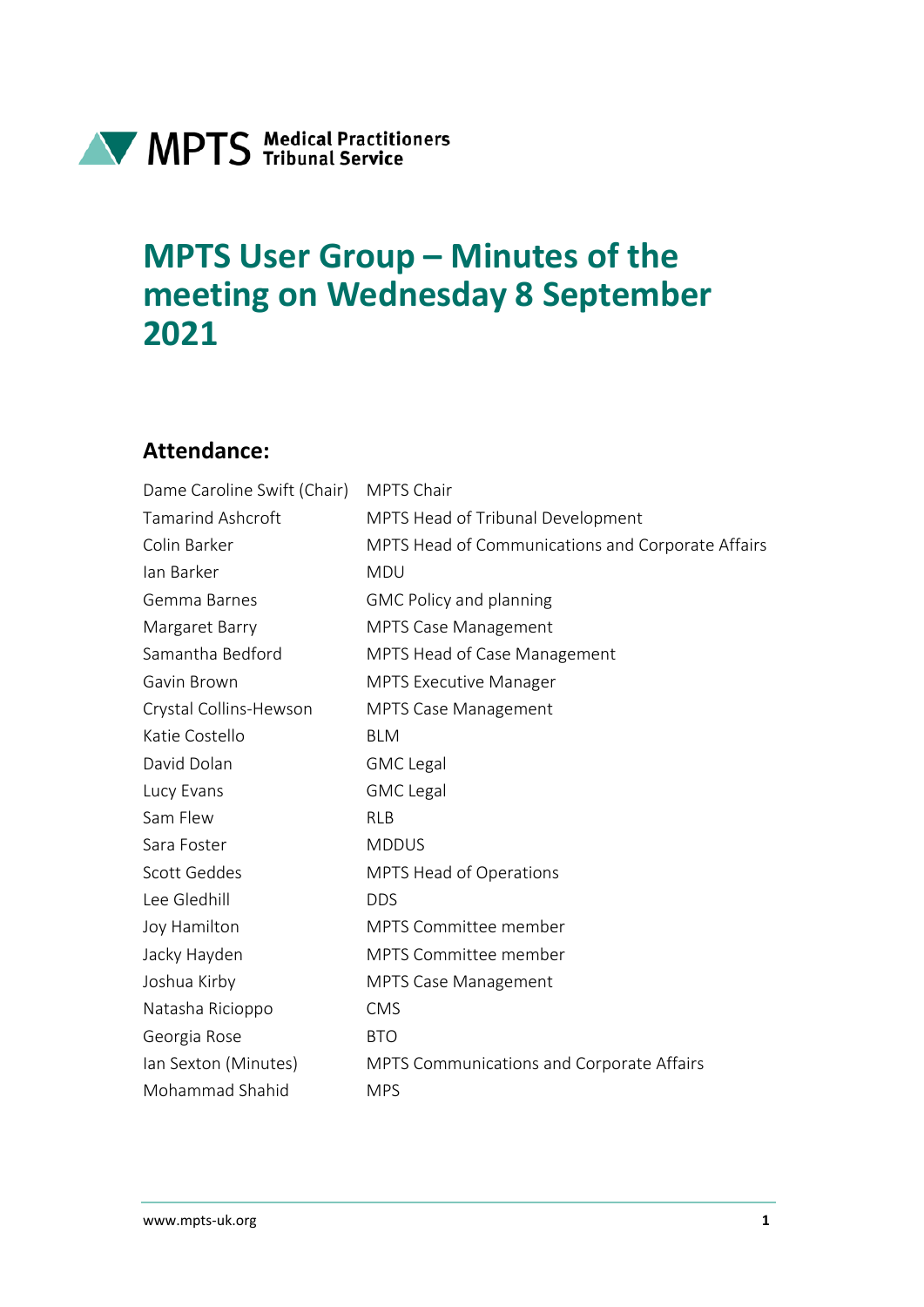#### **Chair's welcome and update (Agenda item 1)**

- **1** Dame Caroline Swift welcomed everyone to the meeting.
- **2** Dame Caroline highlighted that the MPTS focus has been on delivering the hearing days that were lost in 2020 due to the pandemic, and the implementation of a new platform for virtual hearings.
- **3** Apologies were received from Clare Chapman, BLM Law.

# **Minutes of the meeting on 17 September 2019 and MPTS update note of 30 March 2020 (Agenda item 2)**

- **4** The MPTS User Group received a copy of the previous meeting minutes via email ahead of the meeting. No comments were received, and the minutes were approved.
- **5** Dame Caroline provided an update on MPTS actions:
	- $\triangleright$  Adverse Inferences guidance Comments from the User Group were carefully considered, and the guidance has now been published.
	- $\triangleright$  Tribunal dress code Guidance has been re-circulated to tribunal members.
	- IT issues Issues raised by one User Group member were referred to our Information Systems team and progress has been made in addressing them.

#### **MPTS operational update (Agenda item 3)**

- **6** Gavin Brown, Executive Manager, provided an operational update. Highlights included:
	- $\triangleright$  Focus has been on delivering the hearing days previously lost.
	- $\triangleright$  Safety and hygiene measures remain in place to ensure the hearing centre is as safe as possible.
	- MPTS will be able to run up to 17 concurrent hearings per day from October onwards, and anticipate a return to pre-pandemic hearing volumes by the end of 2022.
	- MPTS staff numbers have increased from 100 (July 2020) to 129 (July 2021) to assist with this.
	- With assistance from parties, Case Management has made good progress on listing cases to ensure certainty around when a hearing will take place.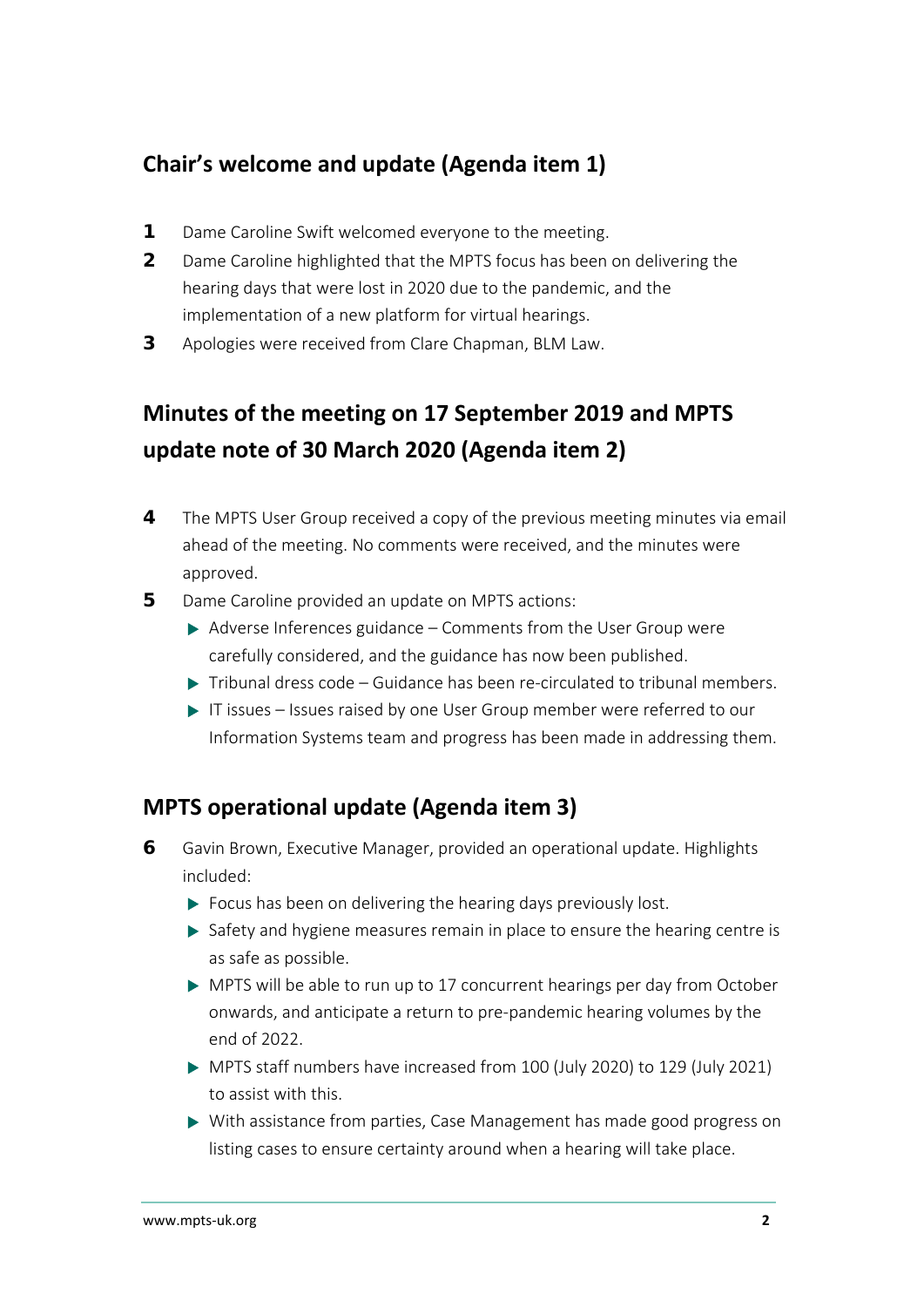- Move to MS Teams as the virtual hearings' platform has now been completed.
- The MPTS Annual report to Parliament has been published.
- $\triangleright$  The MPTS has been contributing to the GMC response on regulatory reform.
- Gavin thanked everyone for their contribution to the recovery.

## **Case Management (Agenda item 4)**

- **7** Sam Bedford, Head of Case Management, provided an update on case management. Highlights included:
	- ▶ New pilot of FindTime Outlook tool to make scheduling first listing telephone conversations (FLTC) easier and more efficient. The pilot will start this month for hearings where both parties are represented.
	- ▶ New pilot use of MS Teams for selected FLTCs instead of BTMeetMe. Parties will be advised if their FLTC has been selected for the pilot. FLTCs held via MS Teams will be audio only and a dial-in option will be available to ensure participants can still access the call by telephone.
	- ▶ Both pilots will be reviewed early in 2022. Users are encouraged to complete the feedback questionnaire for these pilots to assist int their evaluation.
- **8** Following adjournment reviews and tribunal member feedback, users were reminded of MPTS policy on MPT hearing bundles.
	- $\triangleright$  [Hearing bundles guidance](https://www.mpts-uk.org/-/media/mpts-documents/dc11070---hearing-bundles-for-mpt-hearings---guidance-for-decision-makers-parties-represent-73897232.pdf) is available on the MPTS website and must be adhered to, particularly in relation to format and content of bundles. Duplication must be avoided wherever possible.
	- $\triangleright$  Submission deadlines: the deadline for submitting hearing bundles is 14 days before the hearing starts, unless otherwise directed by an MPTS Case Manager. Tribunal members often have other commitments and this timescale is necessary to ensure tribunals can review bundles in advance.
	- $\triangleright$  Stage 2 documents: These should be submitted in the hearing bundle in advance where full admissions will be made.
- **9** Witness timetabling: Parties were strongly encouraged to liaise and agree how long witnesses are required for, and to adhere to that timetable. Parties were reminded to take into account time needed for tribunal member questions when timetabling witnesses.
- **10** User Group comments
	- ▶ Ian Barker, MDU, asked if parties could be notified when Case Management records are to be made available to tribunals, to allow parties to review for prejudicial material.

Sam advised that the majority of records are uncontentious and notifying parties each time would not be proportionate. Where an MPTS Case Manager identifies the potential need for redactions, this will be indicated in the case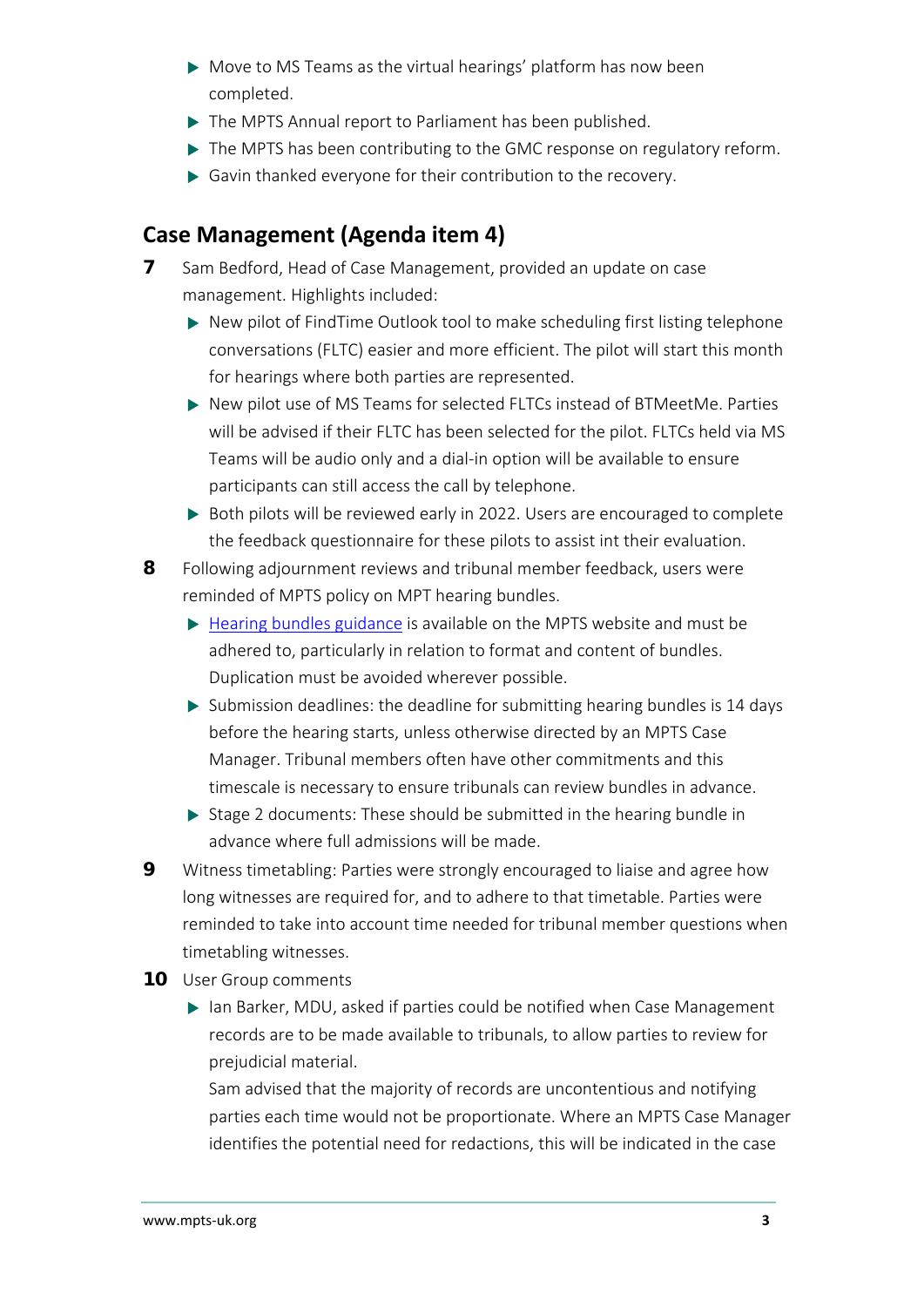management record and parties will be given a deadline to comment. Users were advised that any submissions on proposed redactions must be received no later than 3 weeks' prior to the hearing.

 $\triangleright$  Katie Costello, BLM, asked if the time between referral and listing could be shortened.

Sam responded that delays have caused by the pandemic, but we are working towards a return to pre-pandemic service levels. Sam also explained that the MPTS is working with the GMC to ensure the MPTS receives prompt notification of a referral decision from the GMC. Users were advised to contact Case Management if they have not heard from the MPTS within a few weeks of receiving GMC notification of a referral.

### **Virtual hearings (Agenda item 5)**

- **11** Tamarind Ashcroft, Head of Tribunal Development, provided an update on virtual hearings. Highlights included:
	- ▶ On 16 August all virtual hearings moved to MS Teams.
	- A list of known issues and devices has been compiled.
	- Skype will not be available for use in VHs. Users should contact Tamarind early on if there are any concerns about using teams.
	- ▶ The breakout room function is working well for 'in camera' discussions. It was hoped that an update to MS Teams would enable the easier creation of breakout rooms so we can enhance the offering available in virtual hearings. For example, creating a breakout room for the Dr and their representative.
	- ▶ Observations of virtual hearings. Pandemic arrangements will continue but will be reviewed as we look at observation for business-as-usual virtual hearings. There are many issues to consider and the integrity of hearings must be maintained. There will be consultation with users.
	- ▶ We are moving to a position where we can determin the presumptions used to decide the hearing venue, enabling us to give parties more advance notice of the anticipated venue.
	- Research has been commissioned to ensure virtual hearings have had no impact on decision making. The review will cover March 2019 - March 2022 and we hope to share the findings after that.
	- $\triangleright$  Tamarind thanked all users who provided thoughts and feedback about virtual hearings.
- **12** User Group comments:
	- Sam Flew, RLB, asked if the list of issues with MS teams could be circulated. Tamarind agreed it could, though it is a fluid document that changes as new issues are identified and existing issues resolved.